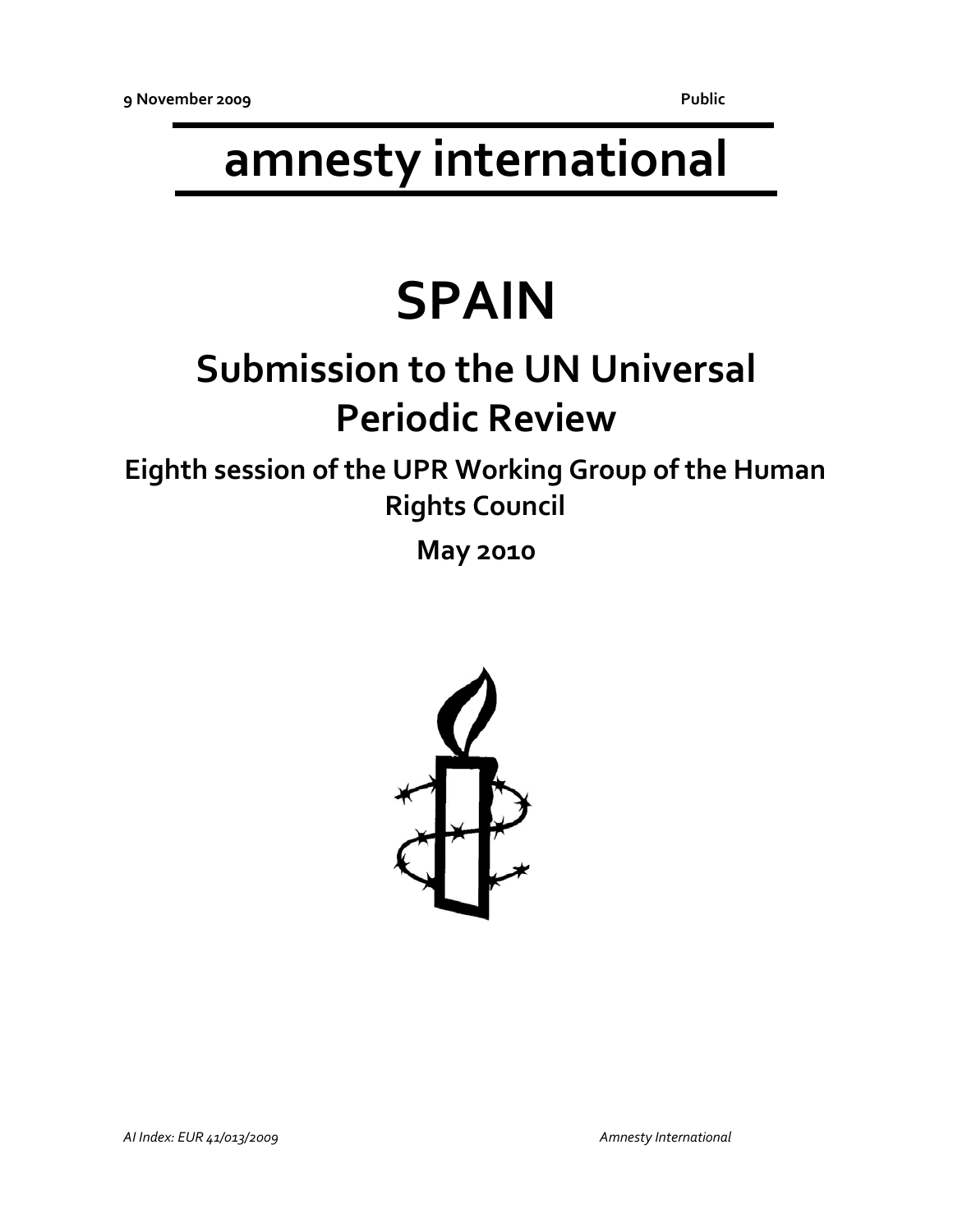In this submission, Amnesty International provides information under sections B, C and D, as stipulated in the *General Guidelines for the Preparation of Information under the Universal Periodic Review:*<sup>1</sup>

- Under section B, Amnesty International raises concerns about national legislation on torture, incommunicado detention, universal jurisdiction, and enforced disappearances.
- Section C highlights Amnesty International's concerns in relation to torture and other ill-treatment by law enforcement officials, and impunity for such acts; the rights of migrants and asylum‐seekers; *refoulement*; gender‐based violence; investigation of enforced disappearances and mass graves pertaining to the Spanish civil war and dictatorship period; and Spanish involvement in unlawful detentions at Guantánamo Bay.
- In section D, Amnesty International makes a number of recommendations for action by the government.

 $\overline{a}$ 

<sup>&</sup>lt;sup>1</sup> Contained in Human Rights Council Decision 6/102, Follow-up to Human Rights Council resolution 5/1, section I, adopted 27 September 2007.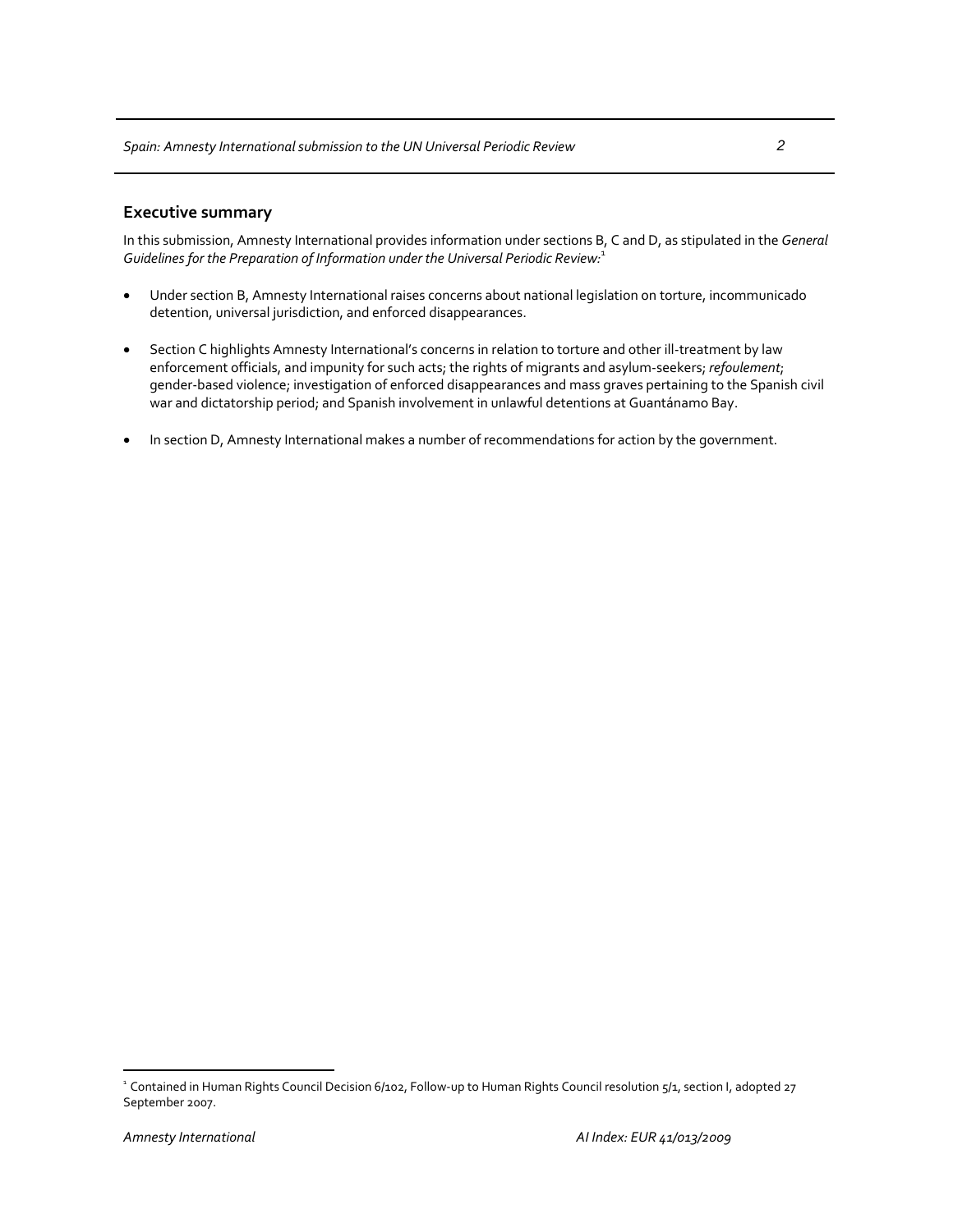## **SPAIN**

## **Amnesty International submission to the UN Universal Periodic Review**

Eighth session of the UPR Working Group, May 2010

## **B. Normative and institutional framework of the State**

## **National Legislation**

## *Torture and other ill‐treatment*

In contrast to the definition of torture in the Convention against Torture and other Cruel, Inhuman or Degrading Treatment or Punishment, the definition of torture in the Spanish Criminal Code does not include acts committed with the intention of intimidating or coercing the victim or a third person. Furthermore, the law does not explicitly exclude either "due obedience" or "superior orders" as justifications for acts of torture, nor does it identify individuals acting at the instigation of, or with the consent or acquiescence of, public officials as responsible for torture. The law also does not specifically state that "sexual violence" may amount to torture or other ill-treatment when committed in custody. Although the definition of torture was revised in 2003 to include torture when committed "for any reason based on discrimination of any kind", Amnesty International is concerned that this provision is rarely applied in practice.

#### *Incommunicado detention*

Under the Criminal Procedure Act currently in force, detainees held on suspicion of terrorism‐related offences may be held incommunicado for up to 13 days (five days for other offences). Under the incommunicado regime, detainees do not have the right to be assisted by a lawyer of their own choice. Legal assistance is provided by a duty lawyer appointed by the Bar Association, at the request of the police. Incommunicado detainees do not have the right to consult with a lawyer in private at any time during their incommunicado detention. They also do not have the right to have their family informed of their detention. Foreign nationals do not have the right to have such information communicated to their embassy or consulate. Individuals held incommunicado do not have the right to a medical examination by a doctor of their own choice. Furthermore, individuals held on suspicion of involvement in terrorismrelated offences ‐ whether or not they are being held incommunicado – may be held in police custody for up to five days (120 hours) after arrest before being presented to a judicial authority.

#### *Universal jurisdiction*

On 7 October 2009, the Senate adopted an amendment to Article 23.4 of the Organic Law on the Judiciary governing universal jurisdiction. This amendment limits universal jurisdiction to cases in which the victims are Spanish or in which Spain has a "relevant connecting link", where the alleged perpetrator is in Spain and as long as "proceedings implying an effective investigation and prosecution have not begun in another competent country or in an International Court". The criteria for determining what constitutes "effective"in this context are not defined. Amnesty International considers that the current interpretation being made by the courts is vague and contrary to international standards. There are no specified criteria for what type of investigation is sufficient to halt a trial in Spain.

## *Rights of migrants and asylum seekers*

Restrictions on access to the municipal register and expiration of registration included in the Law on Aliens create serious obstacles for migrants, particularly irregular migrants, in accessing the right to education, health and other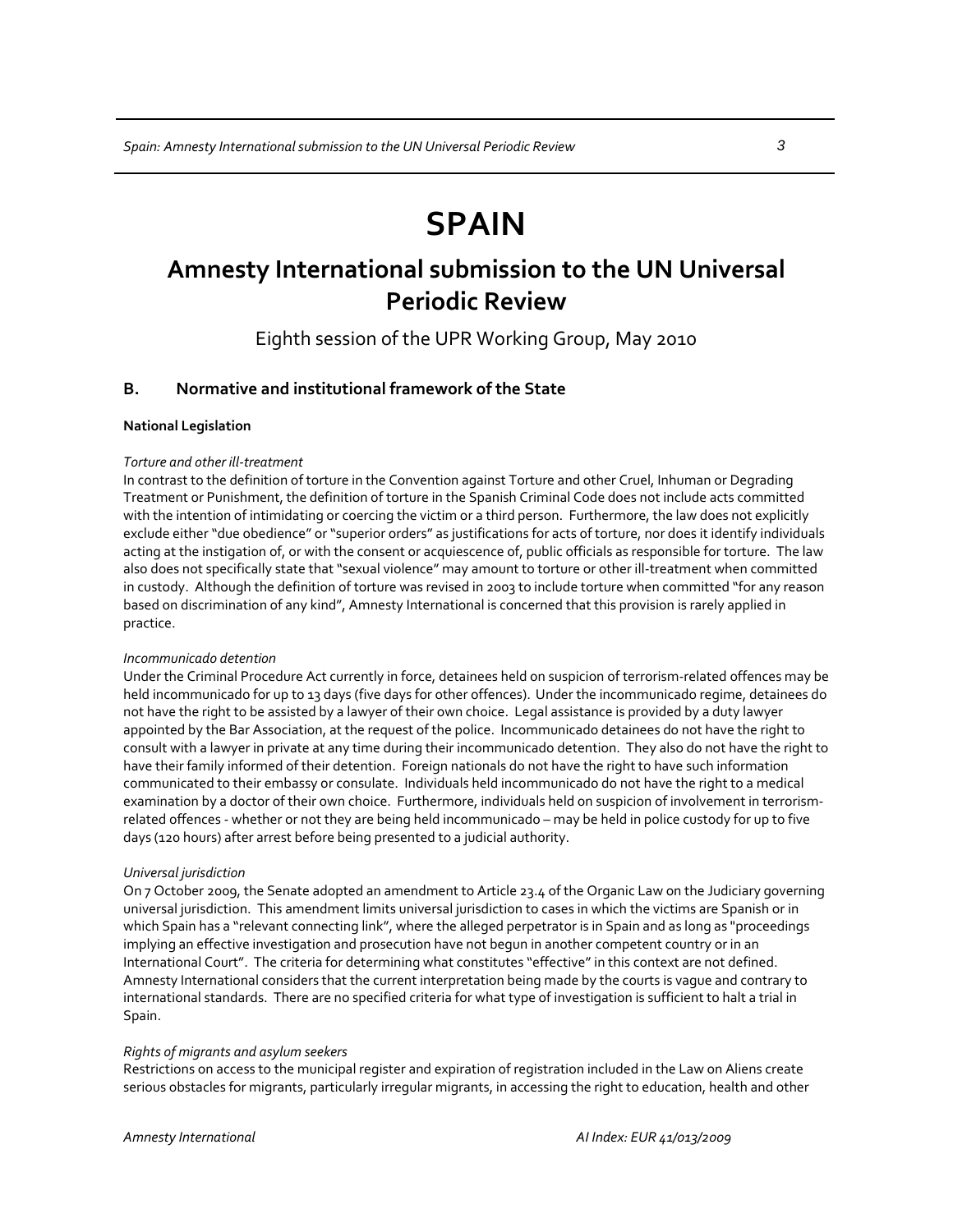social services. The recently adopted Asylum Law excludes EU citizens, in violation of the principle of non‐ discrimination.

## **C. Promotion and protection of human rights on the ground**

## **Effective impunity of law enforcement officials for human rights violations**

For many years Amnesty International has documented cases of torture and other ill‐treatment, excessive use of force and unlawful killings by law enforcement officials in Spain. These human rights violations have been systematically exacerbated by a widespread failure of the police disciplinary bodies and the criminal courts to conduct prompt, effective and impartial investigations into the incidents reported, as required by international law. According to Amnesty International's research, the majority of investigations are closed prematurely, failing to reach trial even when there was credible evidence that torture or other ill‐treatment had occurred. Even when such cases have come to court, convictions have been relatively rare or, when they occurred, sentences have mainly been nominal.

Amnesty International considers that the government's continued failure to address these violations has led to a climate of de facto impunity for law enforcement officials. Furthermore, Amnesty International is deeply concerned by the propensity of the authorities to label all allegations of torture or other ill‐treatment made by detainees held on terrorism‐related charges as a tactic of an organised criminal strategy to discredit the state, without conducting effective investigations into each allegation, contrary to Spain's obligations under international law to ensure a prompt and impartial investigation wherever there is reasonable ground to believe that an act of torture may have taken place.

### *Refoulement*

Amnesty International has documented several cases of the authorities forcibly returning individuals to countries where they may face a real risk of being subjected to torture or other ill-treatment, in violation of the prohibition of *refoulement*.

### *Murad Gasaev*

Murad Gasaev fled to Spain from the Russian Federation in 2005, but his claim for international protection was rejected on the basis of confidential information that neither Mr. Gasaev nor his lawyer were ever given access to or opportunity to challenge.

Despite the real risk he faced of torture or other ill-treatment and unfair trial, Murad Gasaev was extradited to the Russian Federation on 31 December 2008 on terrorism-related charges, with "diplomatic assurances" from the Russian prosecutor that he would not be sentenced to death and could receive visits from Spanish embassy staff while in detention. Mr. Gasaev was held in the pre-trial detention facility in Piatigorsk until 28 August 2009 when he was released without charge.

Murad Gasaev's family has reported that since his return to Russia they have been harassed and threatened by men believed to be representatives of the Russian police and intelligence agencies. In July 2009, his brother was briefly detained, interrogated and threatened, but subsequently released. Since Murad Gasaev's release from custody, his family continue to fear for his and their own safety and report they have continued to be threatened by law enforcement officers.

## **Rights of migrants, refugees and asylum seekers**

Amnesty International is concerned that measures taken to impede the entry into Spain of undocumented persons (particularly through the southern border ‐ Canary Islands, Ceuta and Melilla, the Andalucian coast and Balearic Islands) violate the prohibition of *refoulement*.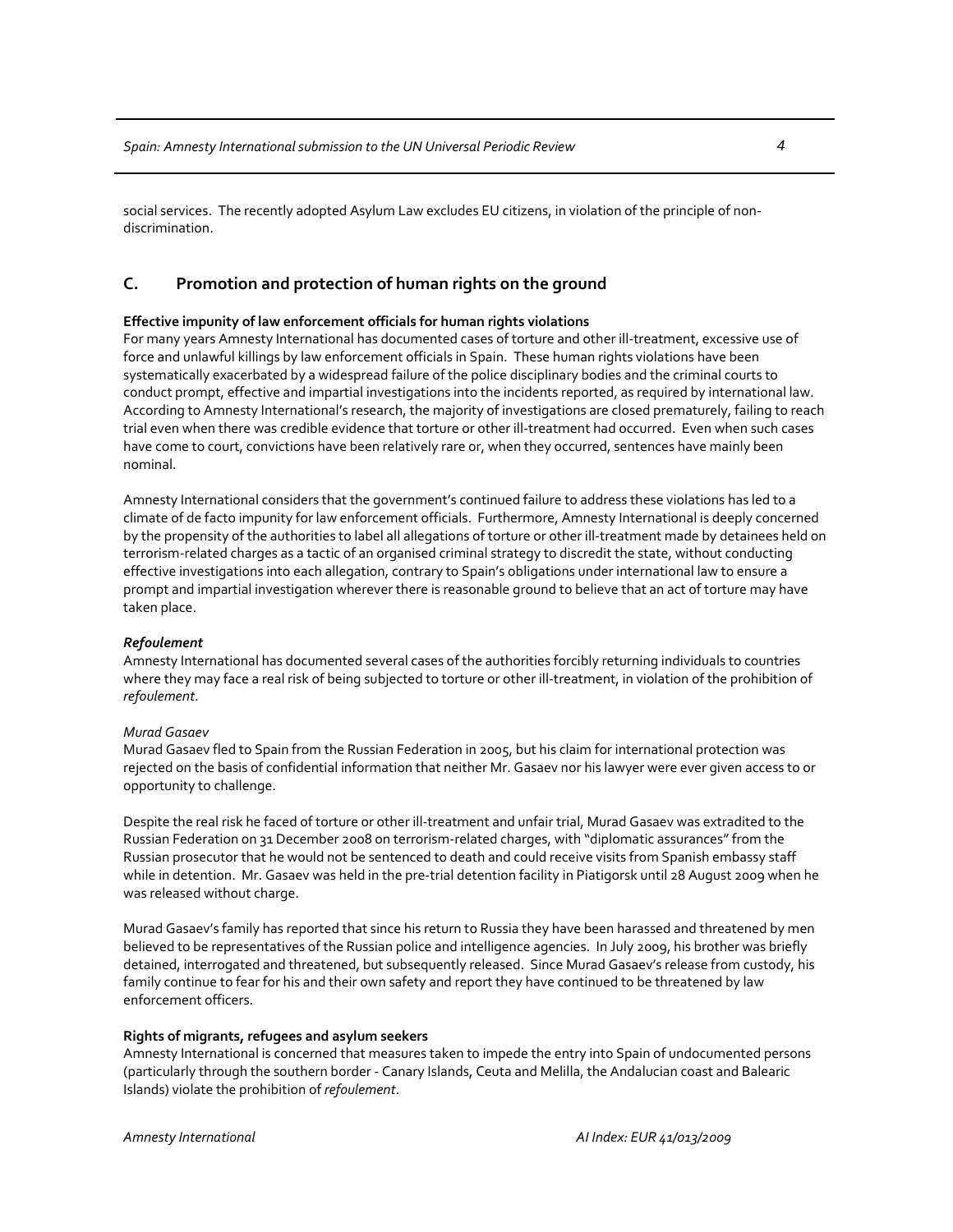These measures not only create obstacles for those fleeing areas where they are at risk of human rights violations to seek asylum, but also lead to increasingly grave consequences for migrants who are obliged to travel via alternative and dangerous routes by unsafe means creating a greater risk to their lives. In addition, the obstacles increase the risk of abuses during the migratory journey at the hands of criminal networks and others, including officials of countries that have established agreements on migratory control with Spain.

Amnesty International has raised concerns with the Spanish authorities that impeding migration and externalising border controls can prevent asylum‐seekers from being able to realise their right to seek and enjoy asylum, as well as increase the risk of exposure to ill-treatment in countries of transit. Increasing interceptions of migrants and asylumseekers at sea raise particular concerns regarding the right to seek asylum or claim other rights effectively to which all asylum‐seekers and migrants are entitled as, in such circumstances, judicial and public oversight of the situation is highly limited.

Amnesty International is concerned at the expulsion of unaccompanied minors under "family reunification" measures which do not follow due legal process and do not take into account the minor's family situation. Eleven judicial decisions in 2007 recorded irregularities in the expulsion of minors.

#### **Racism and xenophobia**

In recent years, Amnesty International has raised concerns regarding discrimination, racism and xenophobia against foreign nationals and Spanish citizens from ethnic minorities in the field of employment, access to housing, and education, as well as incidents of racism involving law enforcement officials. Although measures to tackle racism are included in the national Human Rights Plan, Spain still does not collect and publish statistics on racist incidents and has not developed an action plan against racism and xenophobia.

## **Gender‐based violence**

Amnesty International considers that the Basic Law 1/2004 on Comprehensive Protection Measures to Tackle Gender‐Based Violence is an important step in improving the institutional response to gender‐based violence in Spain. However, the organization is concerned about the lack of implementation of some of the provisions guaranteed by Law 1/2004, which leaves many women at risk of gender‐based violence. The organization is particularly concerned by obstacles to accessing legal assistance and personal protection measures due to lack of police resources, and obstacles to accessing appropriate resources faced in particular by women with drug addiction problems or mental health issues. There is still no comprehensive law regulating all state action relating to gender‐ based violence.

Amnesty International is also concerned about the additional obstacles that irregular migrant women face in accessing justice and specialized services, which put them at increased risk of gender‐based violence and killings. In 2005, the Ministry of the Interior issued Instruction 14/2005 to law enforcement officials, ordering them to investigate the migration status of foreign national women who report domestic violence with the aim of beginning expulsion proceedings if a woman is found to be an irregular migrant. The organization is concerned that as a consequence of this instruction (which is still in force) women who are irregular migrants may decide not to seek help from the law enforcement agencies even when their life is at risk, out of fear of being deported.

Human trafficking, which affects women and girls in particular, continues to be addressed in Spain as a public order and migration issue. Spanish legislation does not include a definition of trafficking in line with international law. The 2009–2012 Integrated Plan against Trafficking for Sexual Exploitation does not establish a mechanism to ensure correct identification of victims. It only provides comprehensive support for victims who collaborate with the Spanish authorities and does not contain specific measures for minors.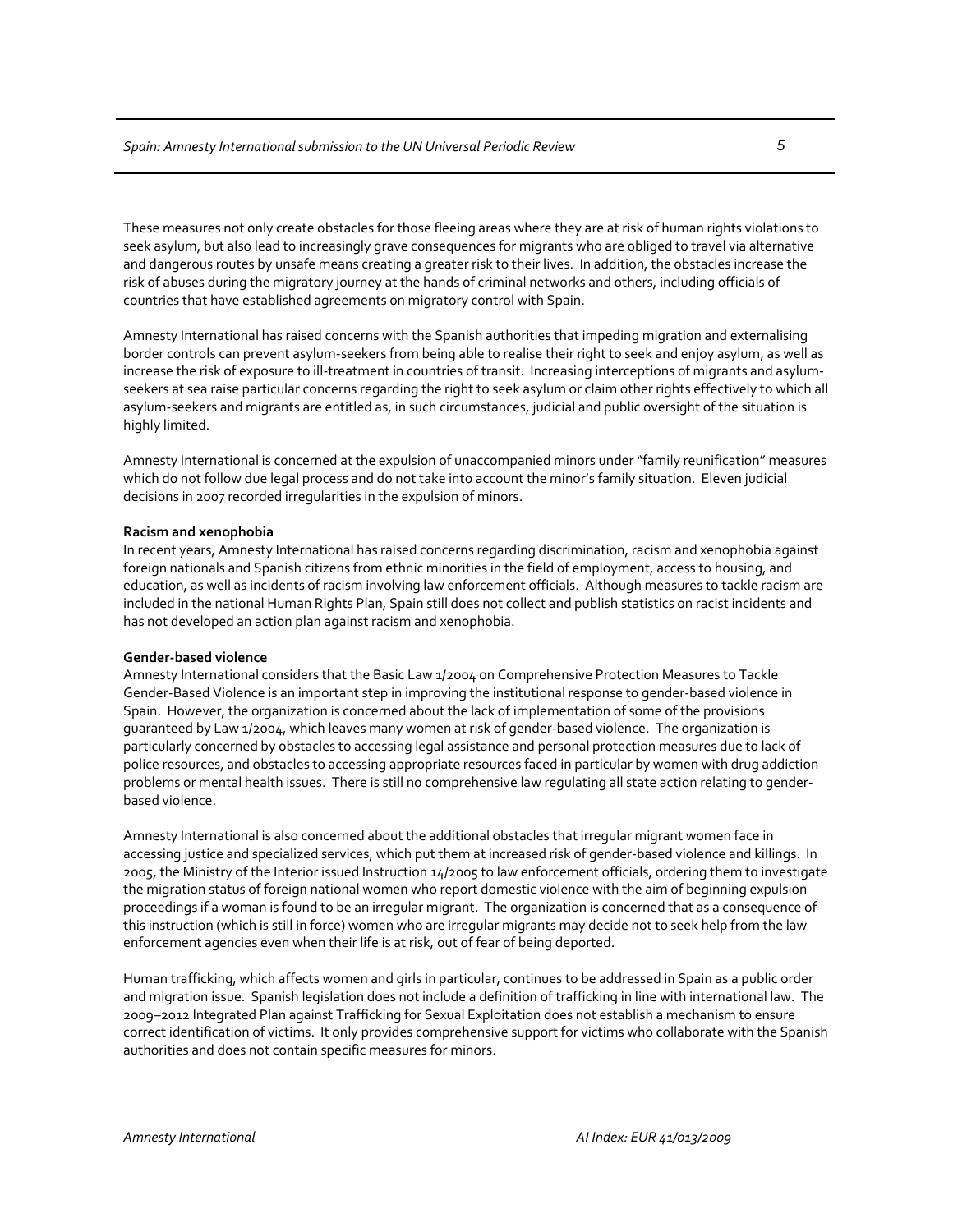#### **Investigation of enforced disappearances and mass graves**

On 24 September 2009, Spain ratified the International Convention for the Protection of All Persons from Enforced Disappearance. However, the enforced disappearance of persons is still not included as a distinct offence in the Spanish Penal Code.<sup>2</sup>

In October 2008, an investigating judge from the National Criminal Court launched an investigation into the estimated 114,266 enforced disappearances that occurred during the civil war and early years of the Franco regime. Subsequently, the investigating judge disqualified himself from conducting the investigation, stating that local courts were competent to investigate such crimes if they had been committed within their territorial jurisdiction. The National Criminal Court declared itself incompetent to investigate.

The local courts are reaching differing decisions in these cases and relatives face uncertainty with regard to their right to an effective remedy and to know the fate of the victims. Most of the local judges, to whom the cases were referred after the National Criminal Court disqualified itself, have decided that the cases in question concern common crimes and have closed them on the grounds that the statute of limitations has expired. $^3$ 

The Senate's rejection, on 11 March 2009, of a draft law calling on the government to take on the task of locating, exhuming and identifying the remains of victims of the civil war and Franco regime shows the state's lack of political will with regard to this issue. Although the second additional provision of Law 52/2007 of 26 December (the Historical Memory Law)<sup>4</sup> established that "[t]he provisions contained [therein] (...) are compatible with the exercise of legal action and access to the ordinary and extraordinary procedures established in law or in the international treaties or conventions signed by Spain", in reality it only sets up a system for collaborating with the associations of victims' relatives with regard to exhumations. It does not, however, assume or take responsibility for the costs involved.

With the sole exception of the Autonomous Government of Cataluña, which passed a law in 2009 committing it to paying the costs of exhumations and other measures, neither the central government nor the other autonomous governments have taken it upon themselves to pay for excavating the graves that are still appearing throughout the country.

## **Spanish complicity in unlawful detentions at Guantánamo Bay**

Amnesty International has expressed its concern about the repeated use of Spanish airspace and airports by CIA aircraft in the context of the US‐led programme of secret rendition and detention.

The 2006 European Parliament Committee report on such matters documented 68 landings of CIA aircraft suspected of involvement in the renditions programme at several Spanish airports between 2002 and the end of 2005.<sup>5</sup> Since June 2006, the National Criminal Court has been investigating alleged offences of torture and unlawful detention related to the passage of rendition‐related CIA flights through Spain and whether US military aircraft transporting detainees to the Guantánamo Naval Base landed at Spanish military bases. At the end of 2008, the press leaked secret documents revealing that, in January 2002, the Spanish authorities authorised the United States to use Spanish military bases for transferring prisoners to Guantánamo.

At least two police officers attached to the Central Police Unit for Foreign Information and a Spanish diplomat are alleged to have travelled to Guantánamo between 22 and 25 July 2002 and to have interrogated several detainees

 2 For crimes against humanity, see article 607 bis) (2)(7) of the Penal Code which refers to the international standards governing detention and imprisonment (by way of article 37 of the International Convention for the Protection of All Persons against Enforced Disappearance.

<sup>3</sup> By 30 January 2009, 13 of the 43 courts to whom the case file had been referred by the National Criminal Court had taken this step

<sup>4</sup> Law 52/2007 of 26 December"through which rights are recognized and broadened and measures established for the benefit of those who suffered persecution or violence during the civil war and the dictatorship". This law is also known as the Historical Memory Law.

<sup>5</sup> Report on the alleged use of European countries by the CIA for the transportation and illegal detention of prisoners, DocRef(2006/2200(INI)), Temporary Committee on the alleged use of European countries by the CIA for the transportation and illegal detention of prisoners. European Parliament, paras 109‐114.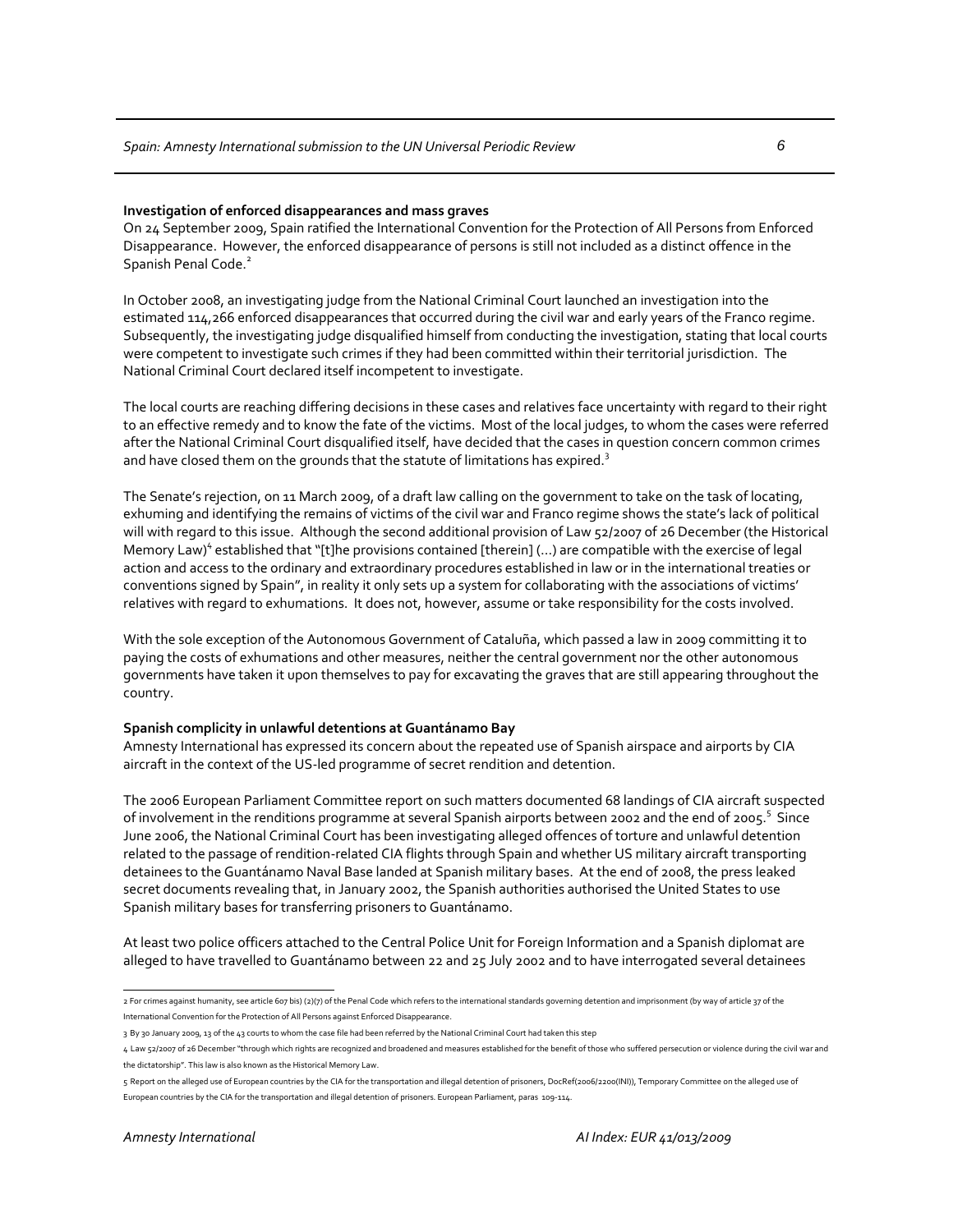there. The Spanish authorities have failed to carry out a thorough and impartial investigation into the extent of interrogations conducted by Spanish police officers of detainees at Guantánamo Bay. Amnesty International is concerned at the possible human rights violations which may have occurred as a result of these interrogations and considers that these trips were not in keeping with the full respect for international human rights law and humanitarian law.

## **D. Recommendations for action by the State under review**

## **Amnesty International calls on the government:**

*With regard to torture and other ill‐treatment:*

To bring national legislation on torture and other ill-treatment into line with international human rights standards.

## *With regard to incommunicado detention:*

• To abrogate articles 509, 520bis and 527 of the Criminal Procedure Act and to ensure all detainees are brought promptly before a judge.

## *With regard to universal jurisdiction:*

• To ensure the effective implementation of the principle of universal jurisdiction, both in theory and practice, in line with international standards.

*With regard to the effective impunity of law enforcement officials for human rights violations:*

- To take immediate steps to establish an independent police complaints mechanism with a mandate to investigate all allegations of serious human rights violations by law enforcement officials;
- To extend the compulsory and systematic use of CCTV recording in all areas of police stations where detainees may be present.

*With regard to refoulement:*

• To refrain from forcibly returning any individual to a country where they may be at risk of torture or other serious human rights violations.

## *With regard to the rights of migrants and asylum‐seekers:*

- To ensure all migrants, including irregular migrants, and asylum‐seekers have effective access to economic, social and cultural rights;
- To respect the principle of *non‐refoulement* and ensure effective access to asylum procedures, including for those intercepted at sea;
- To ensure that all measures taken in relation to unaccompanied minors are in line with national and international law.

## *With regard to racism and xenophobia:*

• To collect and publish statistics on racist incidents and develop a national action plan against racism and xenophobia.

## *With regard to gender‐based violence:*

• To ensure that all victims of gender‐based violence, including irregular migrants, have effective access to appropriate resources including legal assistance and protection measures;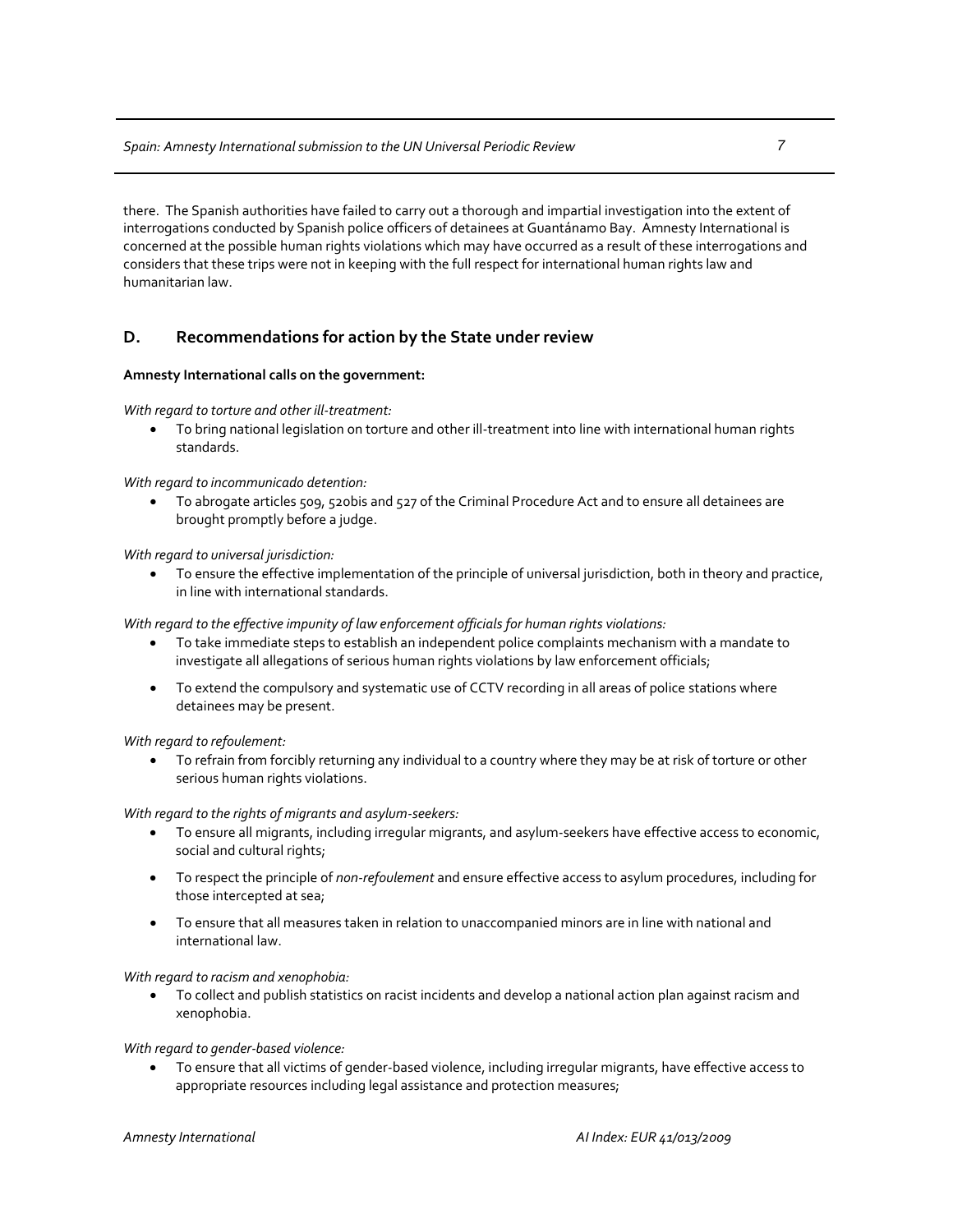## *Spain: Amnesty Internationalsubmission to the UN Universal Periodic Review 8*

• To instigate a national plan to combat violence against women and girls, including in relation to human trafficking.

*With regard to investigation of enforced disappearances and mass graves:*

- To undertake measures to locate, exhume and identify remains in mass graves;
- To criminalise enforced disappearance in Spanish law, whether perpetrated by state actors or individuals or groups acting with the authorization, support or acquiescence of the state;
- To make the relevant declarations under Articles 31 and 32 of the International Convention for the Protection of All Persons from Enforced Disappearance.

*With regard to Spanish complicity in unlawful detentions at Guantánamo Bay:*

• To actively and effectively cooperate with judicial investigations into the use of the Spanish airports and military bases by airplanes suspected of taking part in renditions, secret detention or other human rights violations.

*With regard to ratification of international human rights standards:*

• To ratify without delay the Optional Protocol to the International Covenant on Economic, Social and Cultural Rights and to sign and ratify the International Convention on the Protection of the Rights of All Migrant Workers and Members of their Families*.*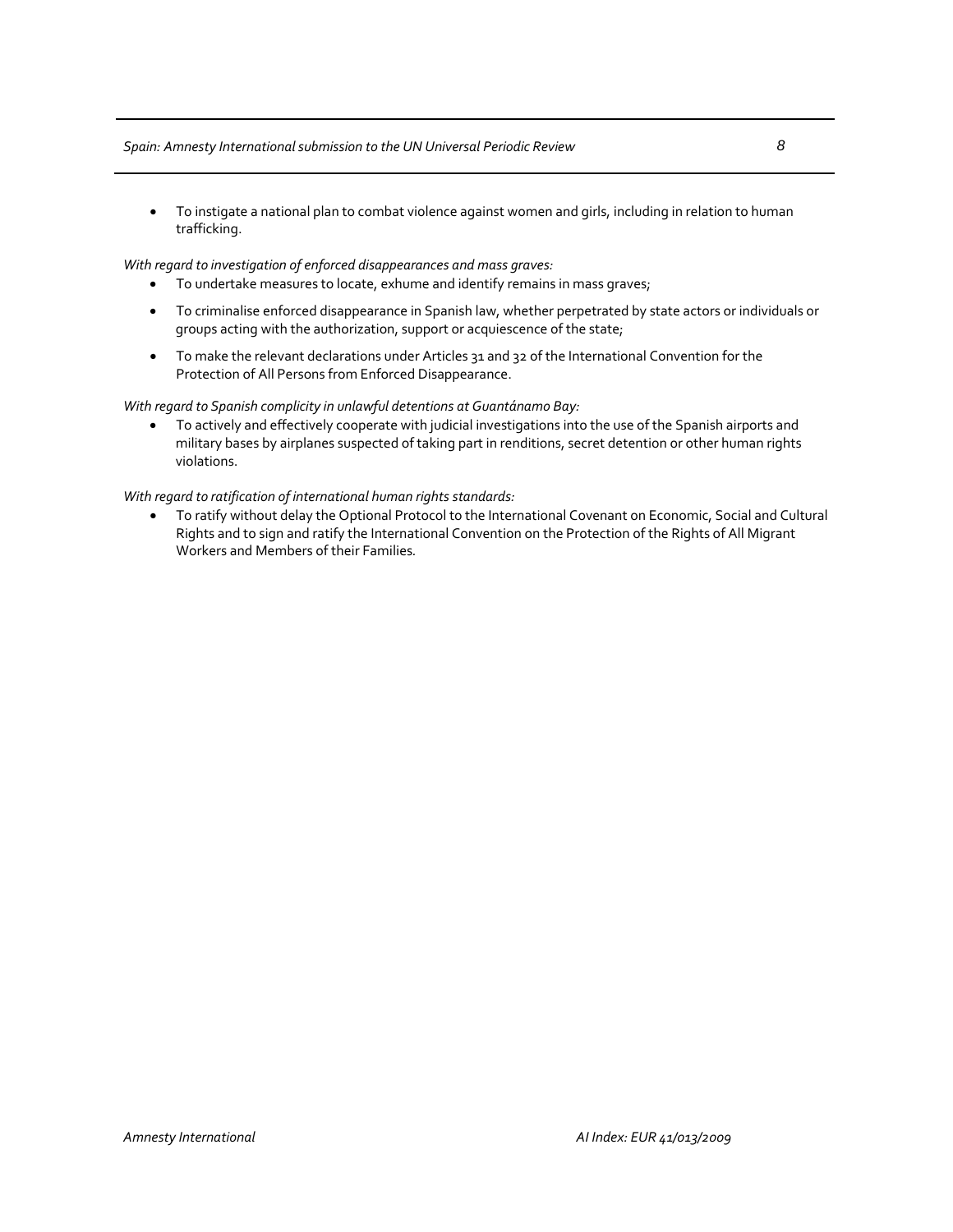## **On torture and other ill‐treatment by law enforcement officials:**

- Spain: Adding insult to injury: The effective impunity of police officers in cases of torture and other ill‐ treatment, AI Index: EUR 41/006/2007, 14 November 2007.
- Spain: Catalan autonomous government must take action against police officers convicted of torture, AI Index: EUR 41/021/2008, 1 December 2008.
- Spain: Five police officers under criminal investigation for ill-treatment reinstated in their duties, AI Index: EUR 41/004/2008, 1 February 2008.
- Spain: No pardon for torture! Four police officers convicted of illegal detention and ill‐treatment have pardons confirmed by Supreme Court, AI Index: EUR 41/003/2008, 19 January 2008.
- Spain: Amnesty International calls for a thorough independent and impartial investigation to determine whether human rights were violated during the arrest of Igor Portu, AI Index: EUR 41/001/2008, 8 January 2008.

## **On the use of incommunicado detention:**

• Spain: Out of the shadows – Time to end incommunicado detention, AI Index: EUR 41/001/2009, 15 September 2009.

## **On counter‐terrorism measures:**

- Spain: Macroproceso 18/98 trial highlights flaws in Spanish counter‐terrorism legislation, AI Index: EUR 41/009/2009, 3 June 2009.
- Destinos inconfesables, obligaciones incumplidas. España en la Guerra contra el terror, October 2008. (Available in Spanish only).

## **On ETA:**

• Spain: Amnesty International condemns killing of Ignacio Uría Mendizábal, AI index: EUR 41/022/2008, 3 December 2008.

## **On migration and asylum:**

- Los derechos de los extranjeros que llegan a las islas Canarias siguen siendo vulnerados, 7 July 2006. (Available in Spanish only).
- Spain and Morocco: Report Failure to protect the rights of migrants Ceuta and Melilla one year on, AI Index: EUR 41/009/2006, 25 October 2006.
- Spain: The Southern Border. The State turns its back on the human rights of refugees and migrants, AI Index: EUR/008/2005, 19 June 2005.

## **On racism and xenophobia**

• Entre la desgana y la invisibilidad. Políticas del Estado español en la lucha contra el racismo, April 2008. (Available in Spanish only).

 $\overline{a}$ 

 $^6$  Copies of these documents can be downloaded from Amnesty International's website: http://www.amnesty.org/en/region/spain